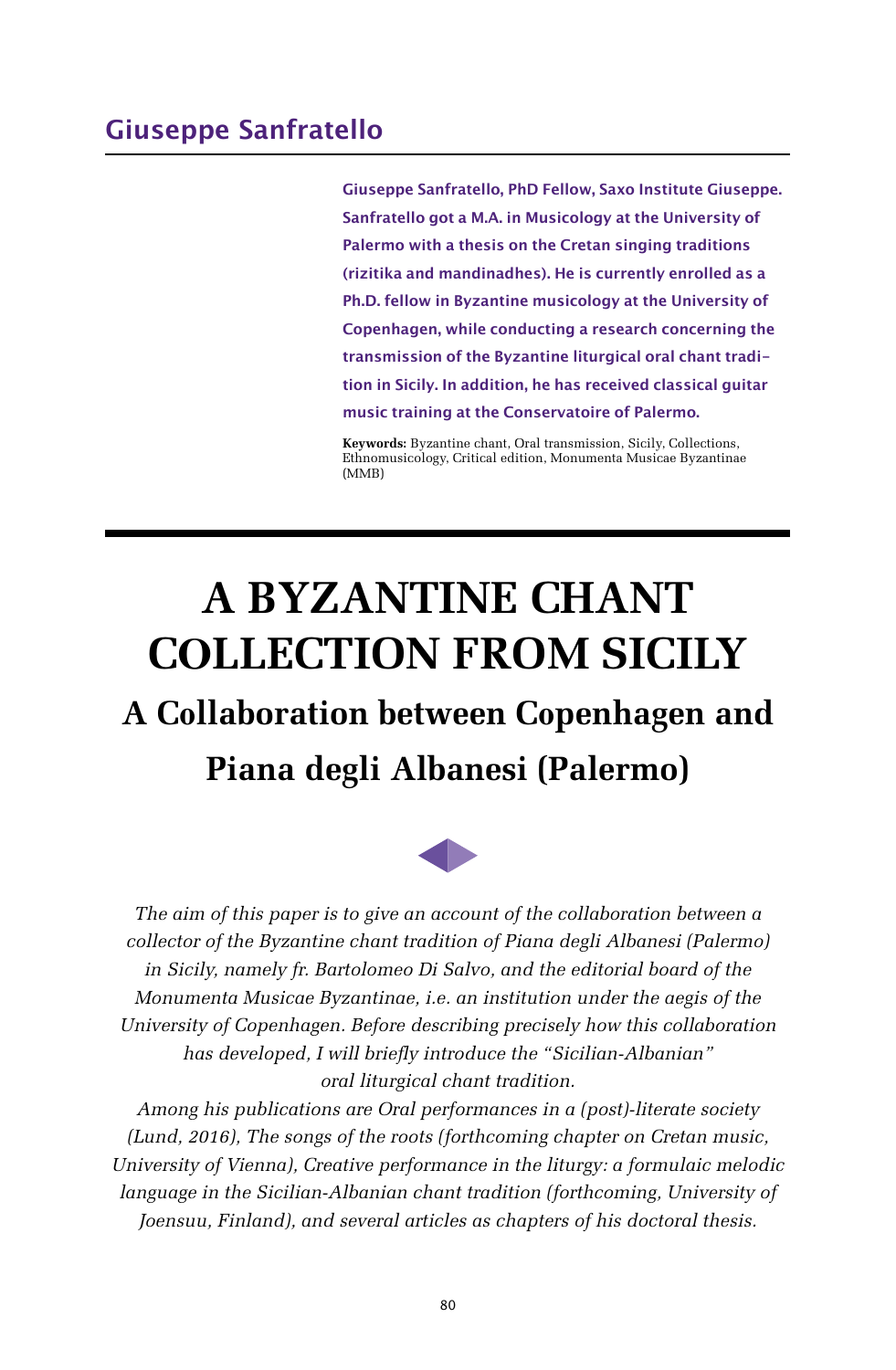#### **Brief account of the chant repertoire**<sup>1</sup>

In Sicily, there is a village about 25 kilometers south-west of Palermo which is called Piana degli Albanesi. It has been established by a small group of Albanian refugees, when they reached the Sicilian coasts between 1482-85 in their flight from the Ottoman Turks. Since then, the Albanians, or rather the *Arbëreshë*, have maintained much of their own cultural, ethnic, linguistic and religious features, and so they have been able to preserve their own belonging to such specific ethnic group2. Also, this community can be considered the largest ethno-linguistic minority of Sicily<sup>3</sup>, together with the other communities living in Abruzzo, Molise, Campania, Apulia, Basilicata and Calabria.

Piana degli Albanesi (*Hora e Arbëreshëvet*) is indeed the main centre among the so-called "Sicilian-Albanian" colonies and it is also the See of the Byzantine Eparchy (i.e. Diocese), officially from the 19374, under the Italo-Albanian Catholic Church. The Diocese itself includes the communes of Contessa Entellina, Palazzo Adriano, Mezzojuso and Santa Cristina Gela, although this last village does not retain the Greek rite anymore.<sup>5</sup>

One of the remarkable elements of the "Sicilian-Albanian" chant tradition is the cultivation of a vast musical heritage, thereby this repertoire consists of chants in ecclesiastical Greek for the celebration of the daily and yearly services and feasts of the Byzantine rite as well as a body of popular religious or devotional ('para-liturgical'6) songs. As a matter of fact, together with all the elements that constitute their own cultural identity, the Albanians of Sicily have brought, maintained and developed a specific liturgical chant tradition by adhering to the Eastern Byzantine rite.7 The priests and laypeople of the community have maintained this repertoire of chants, which has been handed down only by means of the oral transmission until the end of the 19<sup>th</sup> century.

**<sup>1</sup> This paragraph is only a brief report of a wider study that is still ongoing as part of my PhD programme at the Saxo Institute, Univ. of Copenhagen.**

**<sup>2</sup> Kellner 1972, p. 35.**

**<sup>3</sup> Garofalo 2006, p. 12.**

**<sup>4</sup> The constitution 'Apostolica sedes' (issued by Pius XI 26 October 1937) granted the bishop of Piana full autonomy.**

**<sup>5</sup> Even though Arbëreshë dialect has not been spoken in Mezzojuso and Palazzo Adriano since the early nineteenth century, the two communities have traditionally considered themselves to belong to the "Sicilian-Albanian" minority since they adhere to the Greek Byzantine rite. This second**  marker of ethnic and cultural identity is practised in four of the five villages; in Santa Cristina Gela **the Roman rite is practised, as in the rest of Sicily. Since 1937 the Greek Catholic Church of the Albanians in Sicily has been led by the Eparchy of Piana degli Albanesi (earlier 'Piana dei Greci'), where the bishop resides. (see Garofalo & Troelsgård 2016)**

**<sup>6</sup> Mele – Sassu 1993.**

**<sup>7</sup> Ferrara 1985, p. 23.**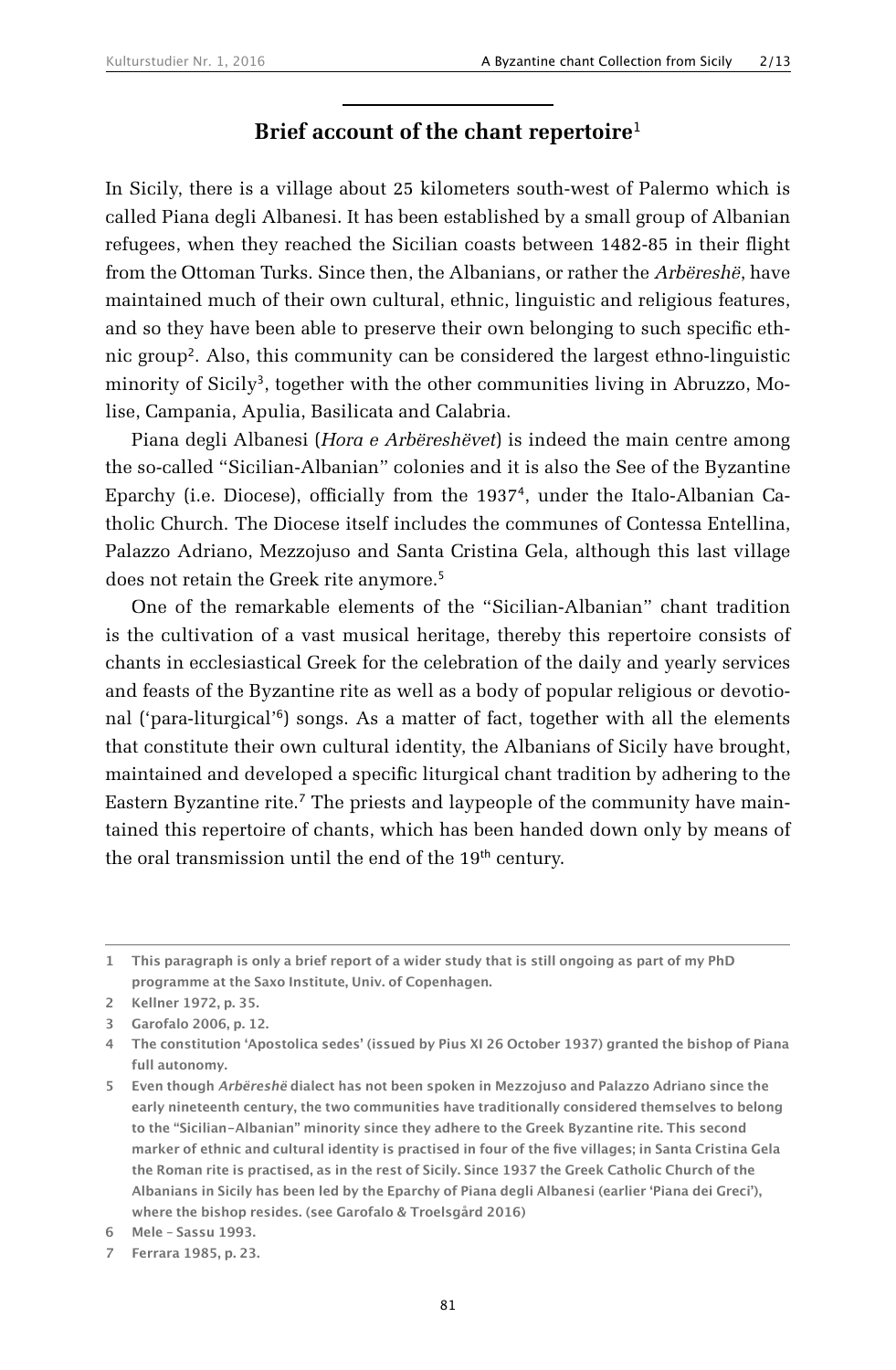allatrice Calesa Di t **PALAZZO AULIANI** Canti greci fermati dal marsiro Pr. Parrisio Chiova, sett. 1899 - Matrice Chiesa<br>ali Palazzo Adriano.

**Fig. 1. A first musical transcription of some chants (in modern staff notation), which was found in 1986 by papas Jani Pecoraro (Palermo), with "1899" as a reporting date and "Palazzo Adriano" (i.e. one of the villages of the Diocese) as the place where it was transcribed by "Maestro fr. Parrisio Chiovu".**

In 1899 we find the first musical transcriptions (see fig.  $1$ <sup>s</sup> of a *corpus* of chants (see Hugues-Athanase Gaïsser<sup>9</sup>, 1853-1919), and since then several documents of this type have been produced.

Nevertheless, these specimens did not convey the entire musical repertoire but only some examples of chants, as well as some abridged set of melodies and texts of such tradition. Henceforth, priests and monks made several transcriptions on staff notation in the beginning of the twentieth century. The following is a list of the most important collectors and transcribers:

- fr. Gregorio Stassi<sup>10</sup> (1870-1949), monk at Grottaferrata (Rome), born in Piana degli Albanesi, ≈ 1910 ca.
- fr. Lorenzo Perniciaro (1899-1975) from Mezzojuso<sup>11</sup>,  $\approx$  1927-32
- Francesco Falsone, ed. 1936, layman
- fr. Lorenzo Tardo (1883-1967), ed. 1938, monk at Grottaferrata and distinguished scholar of Byzantine music
- fr. Matteo Sciambra (1914-1967) from Contessa Entellina  $\approx$  1950-60

Particularly, the manuscripts made by fr. Stassi and Falsone were fundamental sources in the collection of chants gathered by fr. Di Salvo between the 1950s and the early 1960s, which is the central subject of this paper.

**<sup>8</sup> Pecoraro 1986, p. 53.**

**<sup>9</sup> He published the first scientific article on the chants of the Italo-Albanian tradition in Sicily (1905).**

**<sup>10</sup> His chant collection is very important because it is the oldest chant collection (c. 1910), which "came to serve as a model for the rendition of the repertoire in staff notation for the later transcribers." (cf. Garofalo, "Father Bartolomeo Di Salvo and his transcriptions of the Byzantine Chants among the Albanians in Sicily", in Chants of the Byzantine Rite…, 2016).**

**<sup>11</sup> Canti bizantini di Mezzojuso, vol. 1 ('I manoscritti di Papàs Lorenzo Perniciaro'), ed. Girolamo Garofalo, Palermo: Regione Siciliana, Assessorato ai Beni culturali 2001.**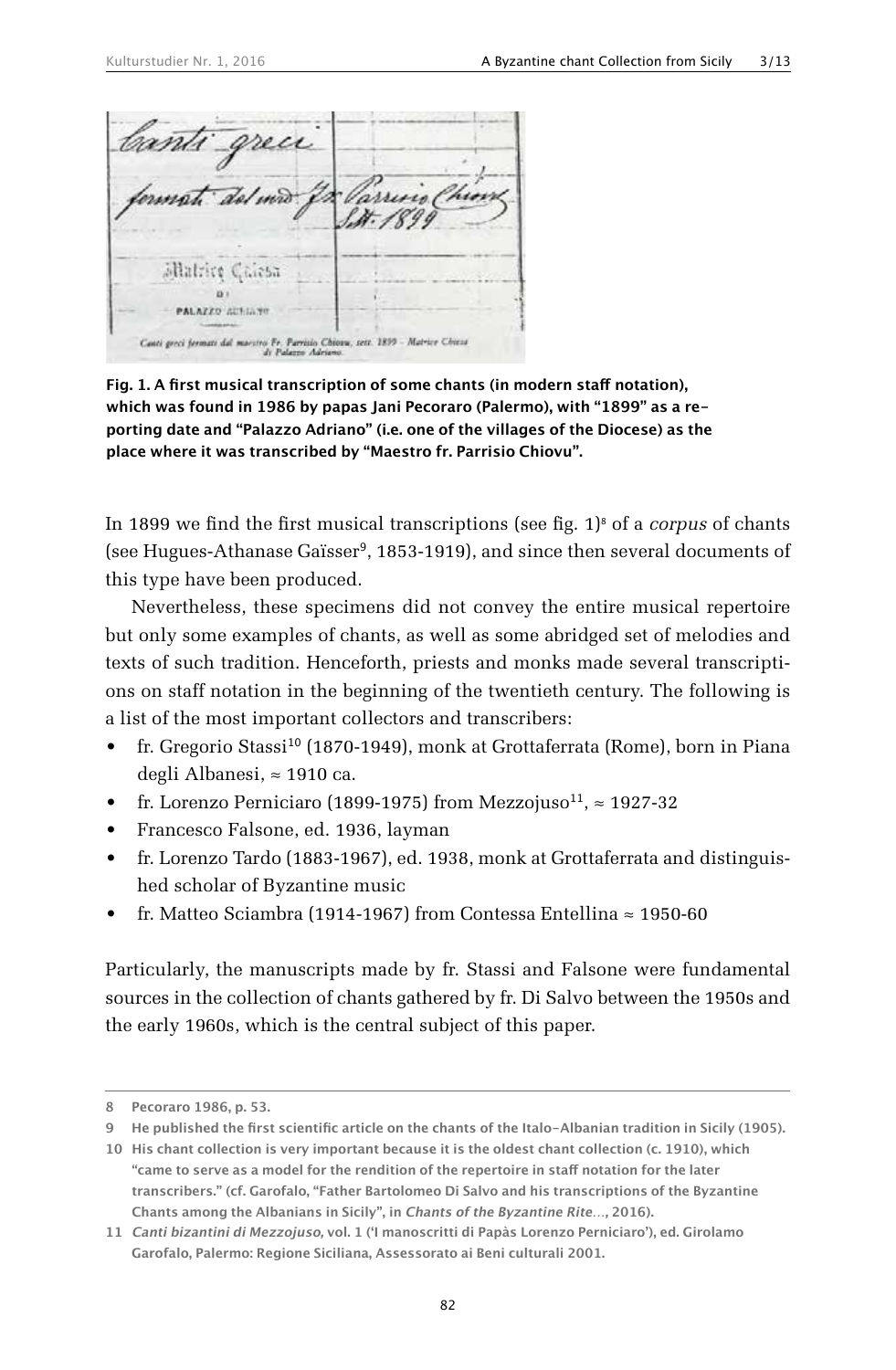Regarding the presence of these written, or rather "transcribed" sources in such communities marked by the phenomenon of the musical orality, it is indeed meaningful to look at the relationship between the two forms of transmission. Actually, the performance given by the cantors during the liturgies is totally based on oral structures and melodic formulae.12 They do not use musical scores nor transcriptions, but only some books or booklets reporting the lyrics of the chants, so that they can apply a certain group melodic formulae – transmitted through the oral tradition – to diverse texts of chants that may not retain their "original" melody anymore.

#### **Fr. Di Salvo and his collection**

Father Bartolomeo (see fig. 2) was born in Piana degli Albanesi in the province of Palermo in Sicily 1 August 1916; he took the vows of a monk 1 November 1937 and was ordained a priest 29 June 1940.13 He also studied at the *Abbazia greca di San Nilo in Grottaferrata* (Rome), under the guidance of father Lorenzo Tardo, who founded a very famous chant school in the monastery, where they had the possibility to study the Byzantine chant tradition from medieval musical manuscripts. In fact, fr. Di Salvo was considered the successor of fr. Tardo.

Furthermore, some of his first scholarly publications<sup>14</sup> appeared after an international congress for Sacred Music, which was held in Rome in 1950. As I mentioned earlier, he was the first collector who – between 1950-1960 – gathered the very first complete collection (*Canti ecclesiastici della tradizione Italo-Albanese in Sicilia*) providing musical transcriptions of the whole repertoire of chants of this still living tradition. In the same decade, fr. Di Salvo got in contact with the *Monumenta Musicae Byzantinae* (MMB, today within the Saxo Institute at the University of Copenhagen), an editorial programme and centre of research in Byzantine chant led by scholars<sup>15</sup> of the University of Copenhagen, and eventually

**<sup>12</sup> Sanfratello, in press.**

**<sup>13</sup> This paper is mainly based on a forthcoming publication Chants of the Byzantine Rite: The Italo-Albanian Tradition in Sicily (Canti Ecclesiastici della Tradizione Italo-Albanese in Sicilia), edited by G. Garofalo & C. Troelsgård with assistance of G. Sanfratello, MMB, Subsidia V.1, Copenhagen 2016, in which it is possible to get more information on fr. Di Salvo's life and works.**

**<sup>14</sup> Bartolomeo di Salvo: "La notazione paleobizantina e la sua trascrizione"; "La tradizione orale dei canti liturgici delle colonie Italo-Albanesi di Sicilia comparata con quella dei codici antichi bizantini"; in Higinio Anglès (ed.): Atti del congresso internazionale di Music Sacra (Roma, 25- 30 Maggio 1950), Tournai: Desclée & Cie 1952; "La tradizione musicale bizantina delle colonie italo-albanesi di Sicilia e quella manoscritta dei codici antichi", in Bollettino della Badia Greca di Grottaferrata, nuova serie 4, pp. 3-26: "Alcune tradizioni musicali liturgiche orientali e la tradizione scritta dei codici bizantini medioevali", in Atti del Congresso internazionale di musiche popolari mediterranee e dei bibliotecari musicali (Palermo, 26-30 giugno1954), Palermo 1959, pp. 229-235.**

**<sup>15</sup> Carsten Høeg (1896-1961), Henry Julius Wetenhall Tillyard (1881-1968), and Egon Joseph Wellesz (1885-1974) founded the institution in Copenhagen 1931.**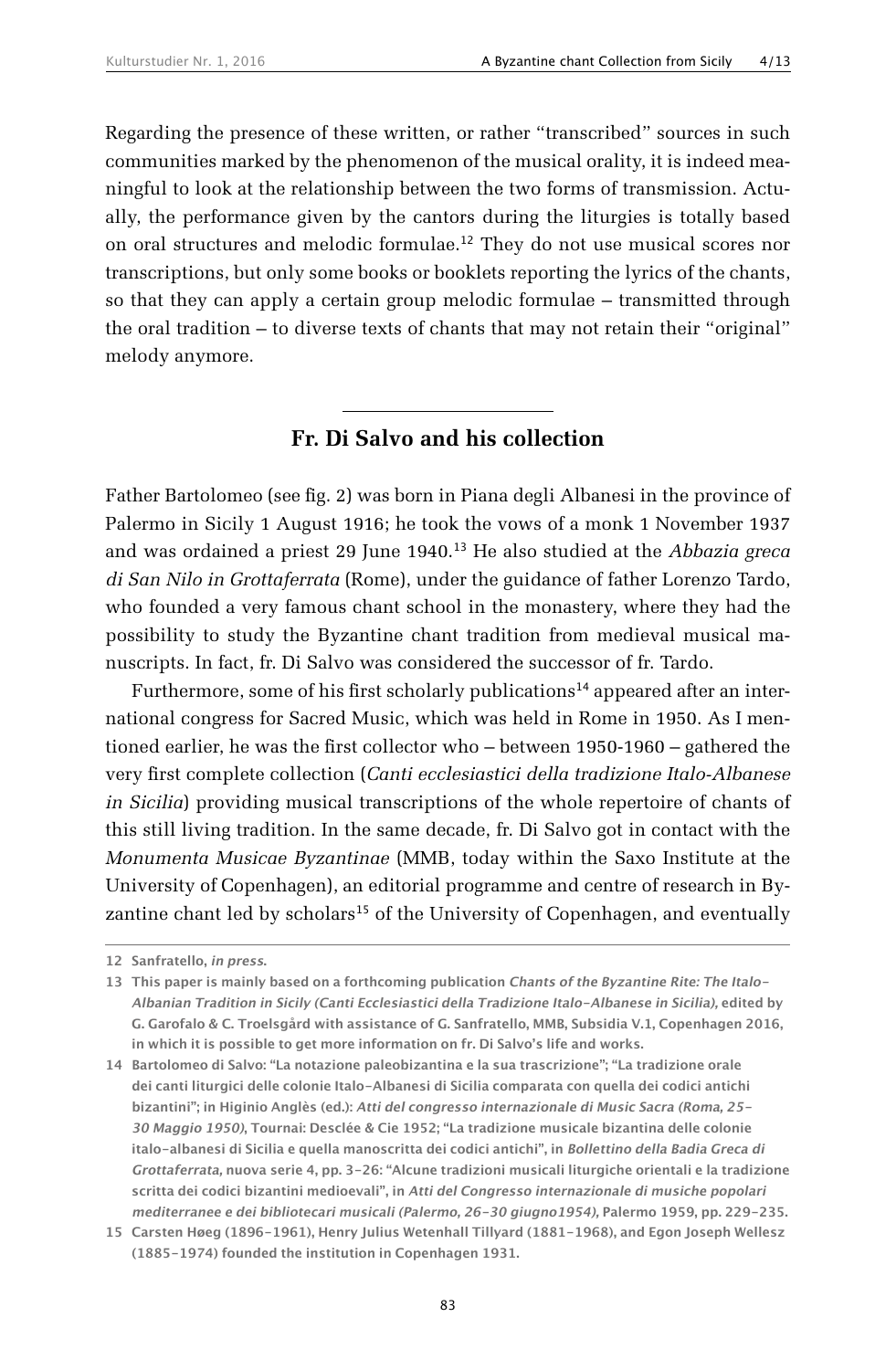they agreed to publish the critical edition of this collection within the prestigious series issued by the MMB.

Such a collection was already being prepared for publication during the 1960s; it consists of 259 pages containing transcriptions of 484 items, such as whole chants, variants and analysis of formulaic (i.e. melodic) schemes. The ready-to-print films of the collection have resided in the archive of MMB since the early 1970s. The editorial process was actually brought to its present state in about 1965. It involved several changes regarding the structuring and numbering of the collection. A few faulty details probably needed corrections, but the main reason for the halt of the project was the missing introduction, in all likelihood the Sicilian monk never wrote it.



**Fig. 2 Father Bartolomeo Di Salvo. The archive in Grottaferrata.**

When, unfortunately, fr. Di Salvo fell ill, his collaboration with the editorial committee of the *Monumenta Musicae Byzantinae* was interrupted due to such force majeure. These pieces of information can mainly be derived from the correspondence between the then representatives of the MMB (Oliver Strunk, Henrik Glahn and Jørgen Raasted) and fr. Bartolomeo Di Salvo (Archive of the MMB), and from the official report from MMB to the Royal Danish academy of Sciences and Letters (1972): "We are still awaiting for the completion of the publisher's introduction". For more specific historical and ideological backgrounds for publishing the "Sicilian-Albanian" tradition, in relation to the editorial programme of the MMB, I must refer to the introduction to the edition written by Christian Troelsgård, in the forthcoming publication of this work<sup>16</sup>:

Successive directors of MMB, first Oliver Strunk, and later Henrik Glahn, made repeated attempts to squeeze, so to speak, the missing introduction out of Di Salvo. Giving up hope of a publication in the near future, Glahn decided in 1972 to pay the outstanding bill for the production of print-ready films to publisher, Munksgaard, and he seems finally to have abandoned the project in 1973.

**<sup>16</sup> Cf. Troelsgård, "The Corpus of Italo-Albanian Chant and Monumenta Musicae Byzantinae", in Chants of the Byzantine Rite…, 2016.**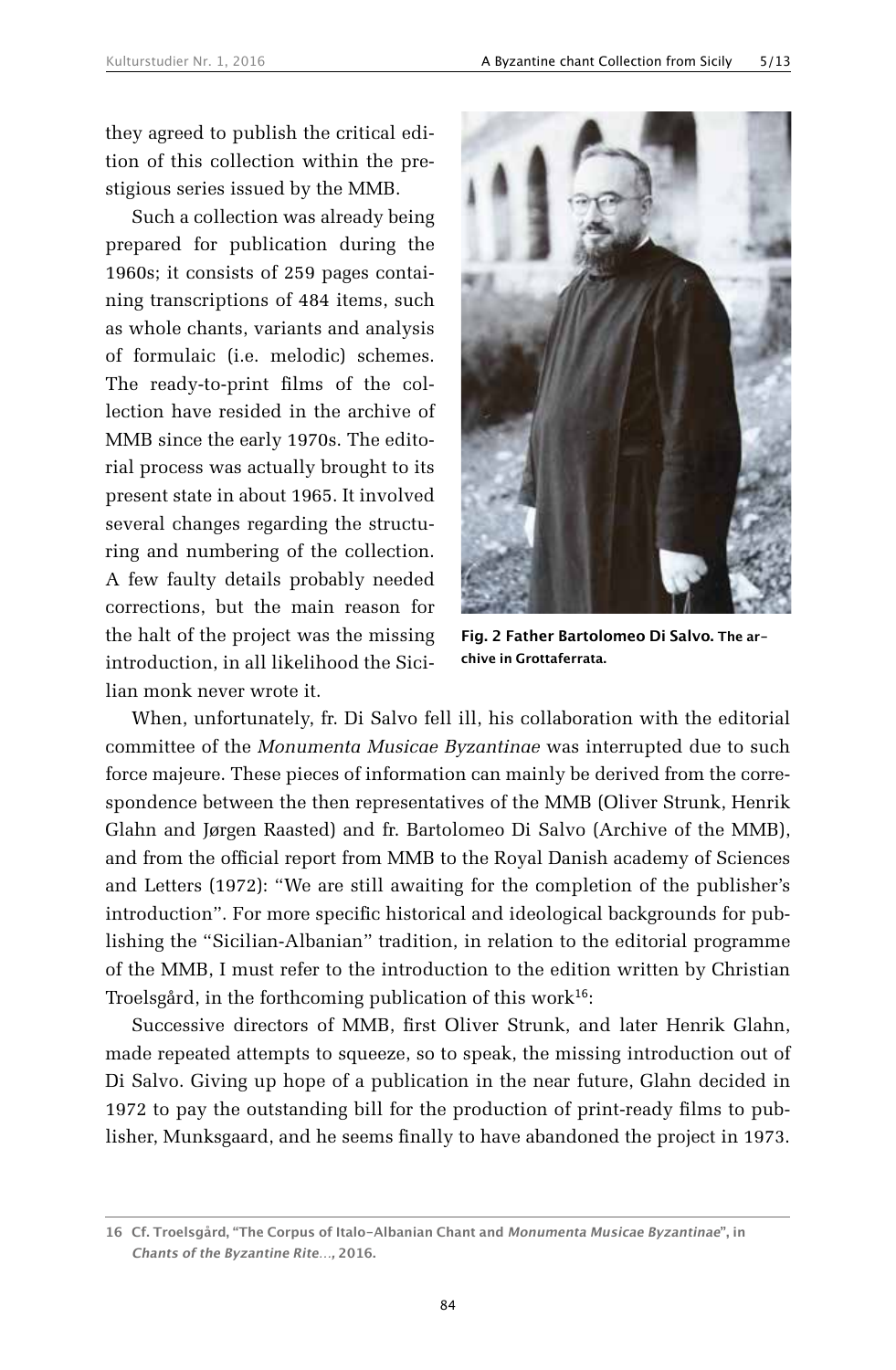As a matter of fact, after fr. Di Salvo's death in 1986, his collection of chants was considered to be lost in Italy, and still today nobody knows where the original transcriptions written by him may have been kept. Nevertheless, in 1993, when the Editorial Board of the MMB held a meeting in Copenhagen under the direction of Jørgen Raasted, "the project surfaced again in the MMB programme".<sup>17</sup>

#### **The "restored" collaboration between Denmark and Sicily**

In order to carry out such a fascinating editorial project, several contributions have been offered and diverse efforts have been made since its first conception in 1960s. Indeed, after more than fifty years, thanks to the collaboration arisen in 2000 between Girolamo Garofalo, researcher in ethnomusicology at the University of Palermo, and Christian Troelsgård, associate professor in Byzantine music and medieval studies at the Saxo Institute – as well as secretary of the MMB – this project has been restored. As a matter of fact, Garofalo – among other interests on Sicilian traditional music – has undertaken ethnomusicological research on the oral liturgical chant tradition of Piana degli Albanesi since the early 1990s. He has produced several publications<sup>18</sup> and editions of CDs with audio recordings made during fieldwork, liturgies and celebrations in the Cathedral of Piana degli Albanesi (see fig. 3).

Unfortunately, due to the occurrence of a period of illness, the editorial project of fr. Di Salvo's collection, has yet again encountered an obstacle to its completion.

In the meantime, my own contribution – as a former student of Garofalo – to bring this project forward have started. Indeed, since I came to the University of Copenhagen to carry out my own research within the framework of the PhD programme at the Saxo Institute, under the supervision of Christian Troelsgård, I have started collaborating with him in order to try to complete the this editorial project.

Nevertheless, it has been very challenging to deal with some specific issues. For instance, what it is quite clear within the collection of musical transcriptions made by fr. Di Salvo that for each chant he included a series of *sigla* (see fig. 4), namely characters used to denote words such as "S", "F", "M", "P", etc. As stated earlier, since fr. Di Salvo never sent his introduction to the volume to the editors of the MMB in Copenhagen, or probably never wrote it, these enigmatic letters have never been explained. Garofalo put in work to figure out what the meaning of such letters could have been, but only by putting together his recent writings

**<sup>17</sup> Troelsgård 2016**

**<sup>18</sup> See bibliography.**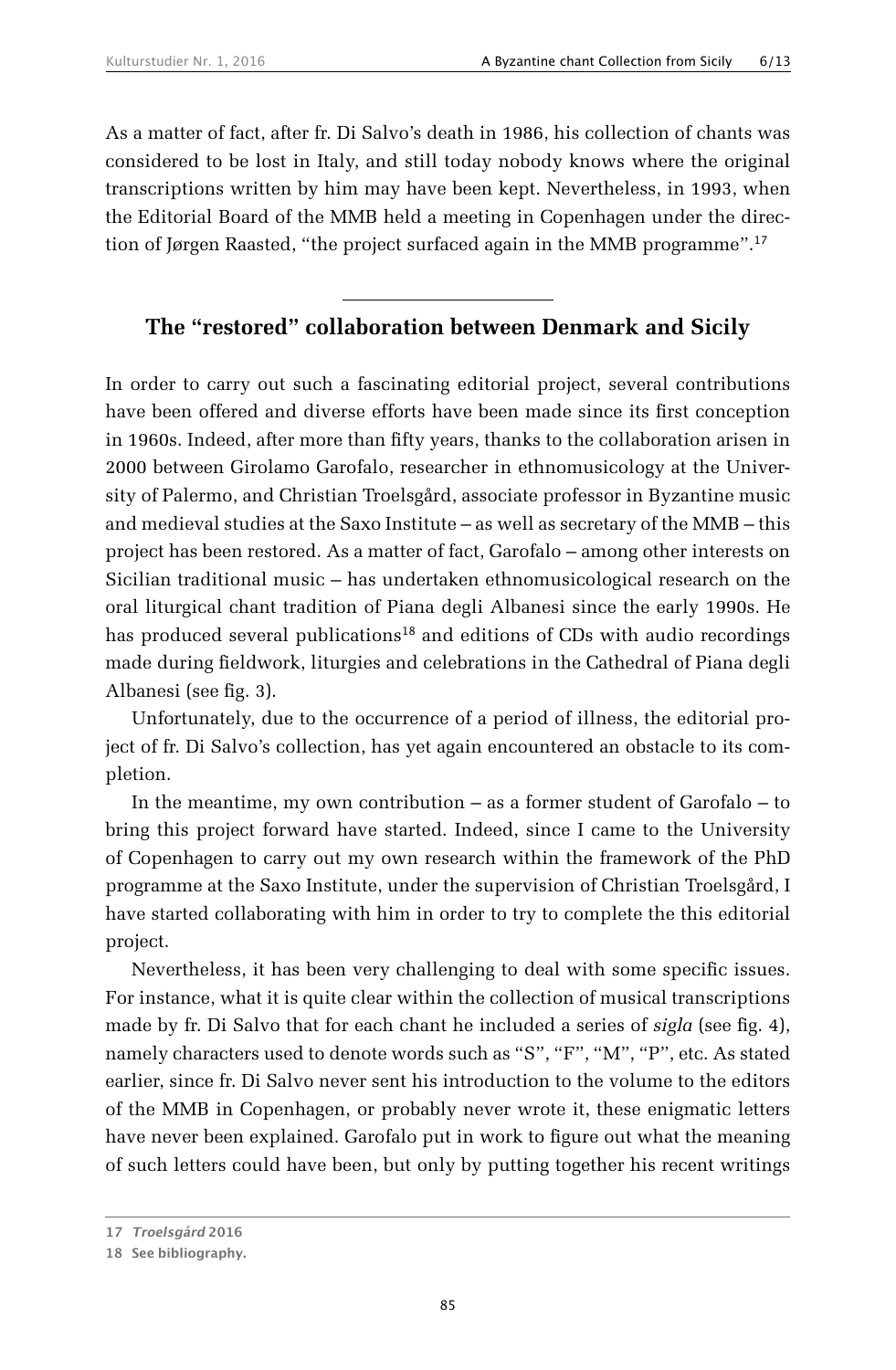

**Fig. 3. The Cathedral of "San Demetrio Megalomartire di Tessalonica" in Piana degli Albanesi. Detail of the iconostasis. Own photo.**



**Fig. 4. An example of "Varianti" (i.e. melodic variants) included in the collection, in which some sigla are indicated (cf. no. 1, p. 6, in Chants of the Byzantine Rite, 2016).**

and by producing some hypotheses, Troelsgård and I have been able to work on a complete index presenting the list of chants included in the collection, with a meticulous description of each sample, as well as an explanatory table dealing with the association between the "mysterious" series of *sigla* and the real meaning they convey.

Hence, it has been possible to realize that these characters are nothing but a series of abbreviations indicating the village or place of origin of the different versions of a single chant (e.g. "M" = Mezzojuso, "P" = Piana degli Albanesi, etc., see fig. 5), while some of the others indicate the source for a specific transcriptions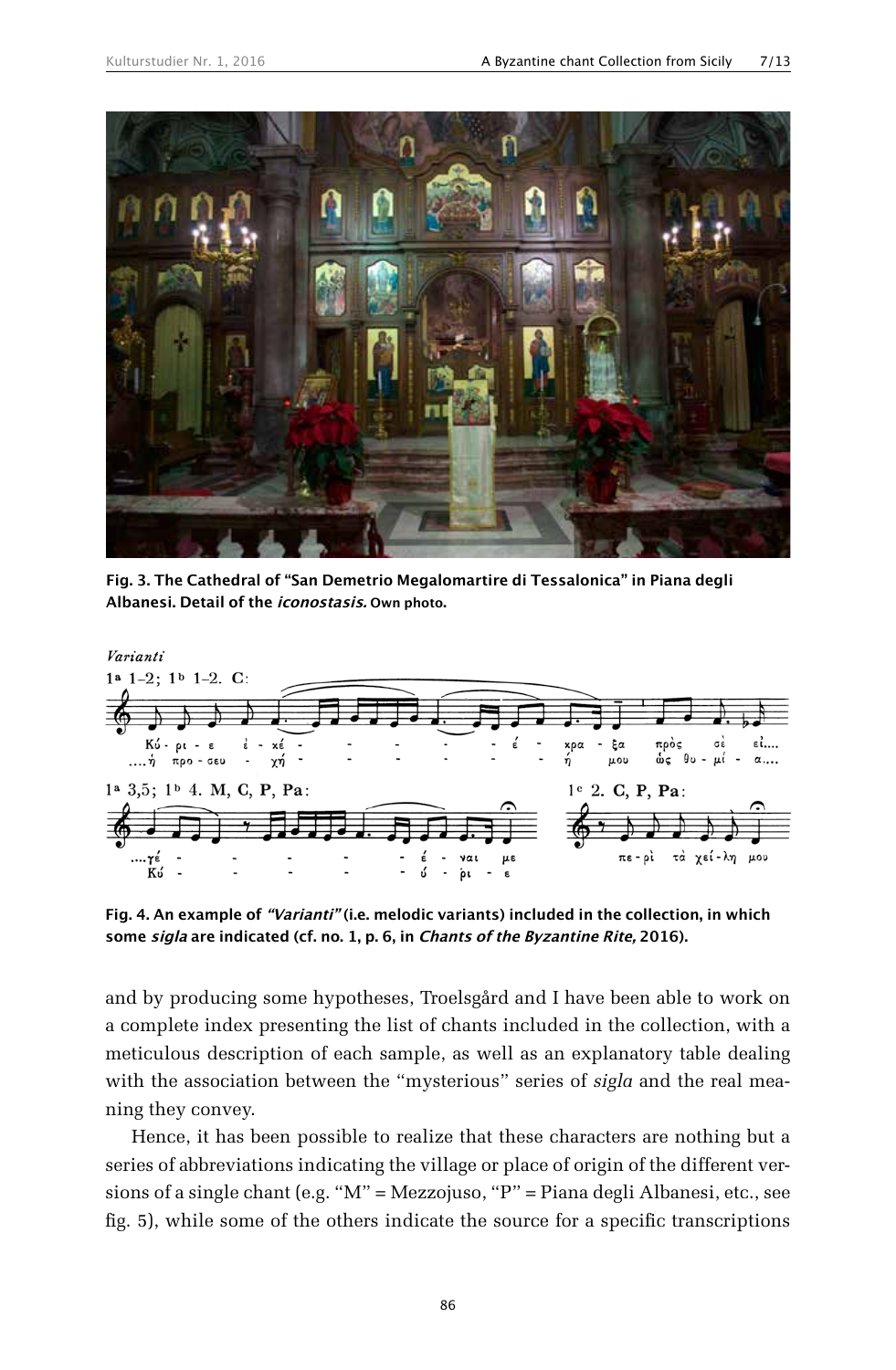5)Se le aigle 3.F.M., ecc. fossero in neretto o grassetto (non so come dicono loro) riealterabb ro di più.

Il nº 86 ha già la sigla N. II nº 89 ha già la sigla P. I nn. 129-136 sono comuni a tutte le Colonie, non hanno quindi necessità di segni particolari.

**Fig. 5. These are two different clippings taken from the correspondence between fr. Bartolomeo di Salvo and the MMB, in which the Sicilian monk explains something about the meaning of the sigla, confirming that some of them relate to the precise locality where a variant of a chant has been developed.**

(i.e. as in the case of the important source of fr. Gregorio Stassi, thereby "S" as the abbreviation or *sigla* included in the title).

Moreover, further evidence of such interpretation has been found in the archive of the MMB, where one can also find the original correspondence between fr. Bartolomeo Di Salvo and the then director(s) of the editorial programme. To provide an example, we have found some very specific indications given by fr. Di Salvo in a letter sent to the MMB (see fig.  $5)^{19}$ , in which he very specifically asked to put in "neretto o grassetto" (in "bold") some of the *sigla* ("S., F., M., ecc."), in order to highlight the sources from which he gathered the melodic tradition(s) to be included in his collection. Furthermore, we are also informed that those chants that do not retain any specific indications of *sigla*, are common among the colonies.

Thanks to this documentary material, we have also been able to find other elements for a reconstruction of a both striking and complicated collaboration between a monk from Sicily – living in a mountain village in the province of Palermo – and an academic institution in Denmark.

#### **Ethnomusicological approaches to "sister" musical traditions**

In the study of an orally transmitted chant tradition, the ethnomusicological perspective has advantages. For instance, some features of medieval music, as even in the case of the Gregorian chant, have been linked to the process of oral transmission and therefore analysed from ethnomusicological perspectives.<sup>20</sup>

Apart from the examination of melodic structures and of the historical development of chant traditions, the concept of "revival" is very fruitful. In *The past is always present,* ethnomusicologist Tore Lind offers the results of his fieldwork on the musical revival of the Byzantine chant at the Holy and Great Monastery of

**<sup>19</sup> The two letters were sent from Grottaferrata to the then director of MMB, professor Oliver Strunk, on February 8, 1964 and January 24, 1965.**

**<sup>20</sup> Jeffery 1992**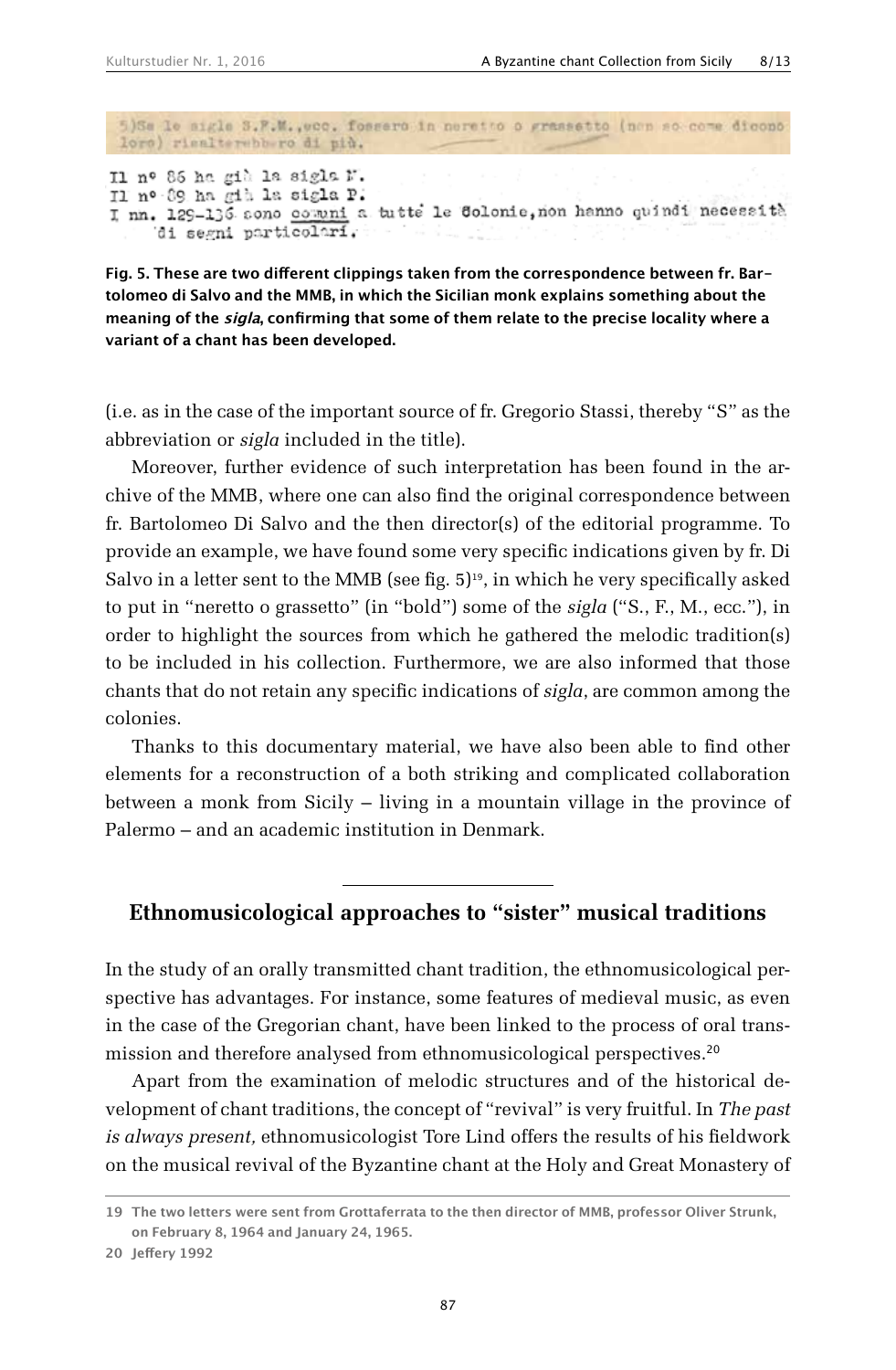Vatopedi on Mount Athos. In particular, his research has focused on the meaning of the "past" in the musical performance of the monks of that community, and on how they conceive it while maintaining and "reviving" their own tradition.

The oral liturgical Byzantine chant tradition of Piana degli Albanesi is a clear example of music heritage, which has survived thanks to the strength of the oral memory and transmission, at least until the end of the 19<sup>th</sup> century when it was written down – although not entirely – for the sake of "fixed" safeguarding. Accordingly, I have had the opportunity to compare the actual state of the – still daily orally performed – tradition with some of the musical sources listed above reporting the "written" side of such repertoire. Indeed, it has been striking to figure out how the oral tradition continues to develop and create melodic microvariations despite the written transcriptions. This indicates that the cantors do not use them.

Together with the comparative analysis between the actual repertoire of the "Sicilian-Albanian" community and some late-medieval musical sources, which I am conducting within the framework of my Ph.D., it is also necessary to take into account other examples of "regional" repertoires that may have had a certain role in the development of the former as well as to strengthen the methodology involved in such study. I am planning to collect documentary material (audio-video recordings, musical transcriptions, interviews, etc.) on a research stay in the islands of Corfu and Zakynthos, in order to compare the two oral Byzantine chant traditions, i.e. the "Sicilian-Albanian" and the Ionian, that can be deemed "sister traditions" due to some musical features (e.g. the use of polyphonic singing in a repertoire that is usually based on monophony). These will be described in detail as soon as my analysis is concluded. Worth mentioning is the study offered by the Greek ethnomusicologist Markos Dragoumis, who has also dealt with the oral chant traditions of the Ionian islands. As a collector of folk music in Greece – on par with the work of father Bartolomeo Di Salvo in Piana degli Albanesi – Dragoumis presents an anthology containing representative melodies from the church music tradition mainly of Zakynthos (with musical transcriptions). Dragoumis also reports a short history of the development of the oral tradition, trying in this way to paint a picture of the Ionian ecclesiastical repertoire as it has been orally conveyed to the present day. Further analyses might be able to provide updated information on the current state of the Ionian tradition and results that may be able to confirm the hypothesis of the similarities between the "Sicilian-Albanian" and the Ionian chant tradition.<sup>21</sup>

**<sup>21</sup> Garofalo 2006 a, 23**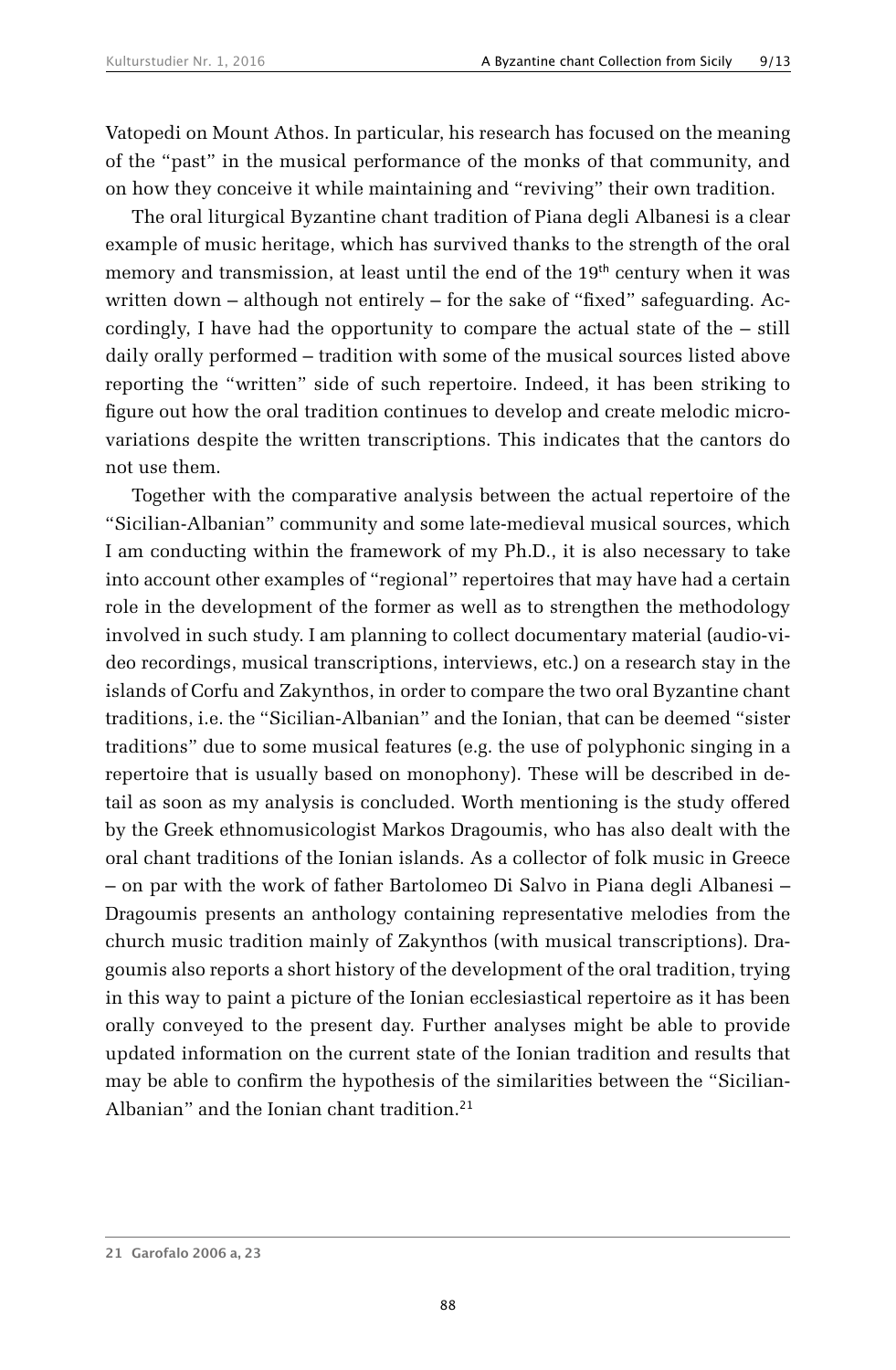# **Current fieldwork and missing "chapters"**

It is indeed a great pleasure to see how, after several obstacles have been tackled and almost sixty years have passed, this remarkable editorial project has reached its publication. Without doubt, the edition of the chant collection of fr. Di Salvo is a first important step in the field of the scholarly studies regarding the "Sicilian-Albanian" tradition. Certainly, more results might well be achieved in the study of it.

Concerning the actual state of the chant tradition, I myself have also carried out extensive ethnomusicological fieldwork in Piana degli Albanesi. I have recently<sup>22</sup> had the opportunity to record the current condition of the repertoire. After a preliminary analysis of the collected data it is possible to prove that the chants have been maintained with strikingly few changes and micro-variations, especially if one compares them to the field recordings made by Sicilian ethnomusicologist Ottavio Tiby in  $1952-53^{23}$ . This is an outstanding result, especially if one considers that neither the priests nor the congregation of faithful have ever had access to this collection of musical transcriptions.

Although Di Salvo's chant collection seemed to be lost in Italy after the editorial project was abandoned in 1973, it was very well preserved in the archive of the MMB in Copenhagen. As has been explained above, it took a while for it to reemerge from the bottom of a shelf in 1993 when the project was recovered by the previous editorial board. Moreover, there might be still some missing "chapters" to be written on the development of such fascinating musical tradition, especially because we still need to figure out, or perhaps to hypothesize, what happened to this chant repertoire over the last five centuries as well as to bare its intrinsic features. These questions and others, which may arise from the comparative analysis of this oral chant repertoire with late-medieval musical manuscripts, will have to be addressed in a number of dedicated papers focused on the nature, history, development and changes of this tradition.

Finally, the forthcoming publication of Di Salvo's collection within the MMB series is not just a sign of the "restored" collaboration between the University of Copenhagen and the Diocese of Piana degli Albanesi in Sicily, but also an important contribution for a deeper understanding of the medieval Byzantine music on the bases of the modern studies of the orally transmitted chant tradition. To this day, fr. Bartolomeo Di Salvo's work is the most comprehensive collection of the "Sicilian-Albanian" chant tradition accessible in print. Therefore, after almost sixty years, we are very much looking forward to having a copy of it in our hands.

**<sup>22</sup> In December 2014 and March-April 2015.**

**<sup>23</sup> For detailed information about this collection of recordings, see Garofalo 2006.**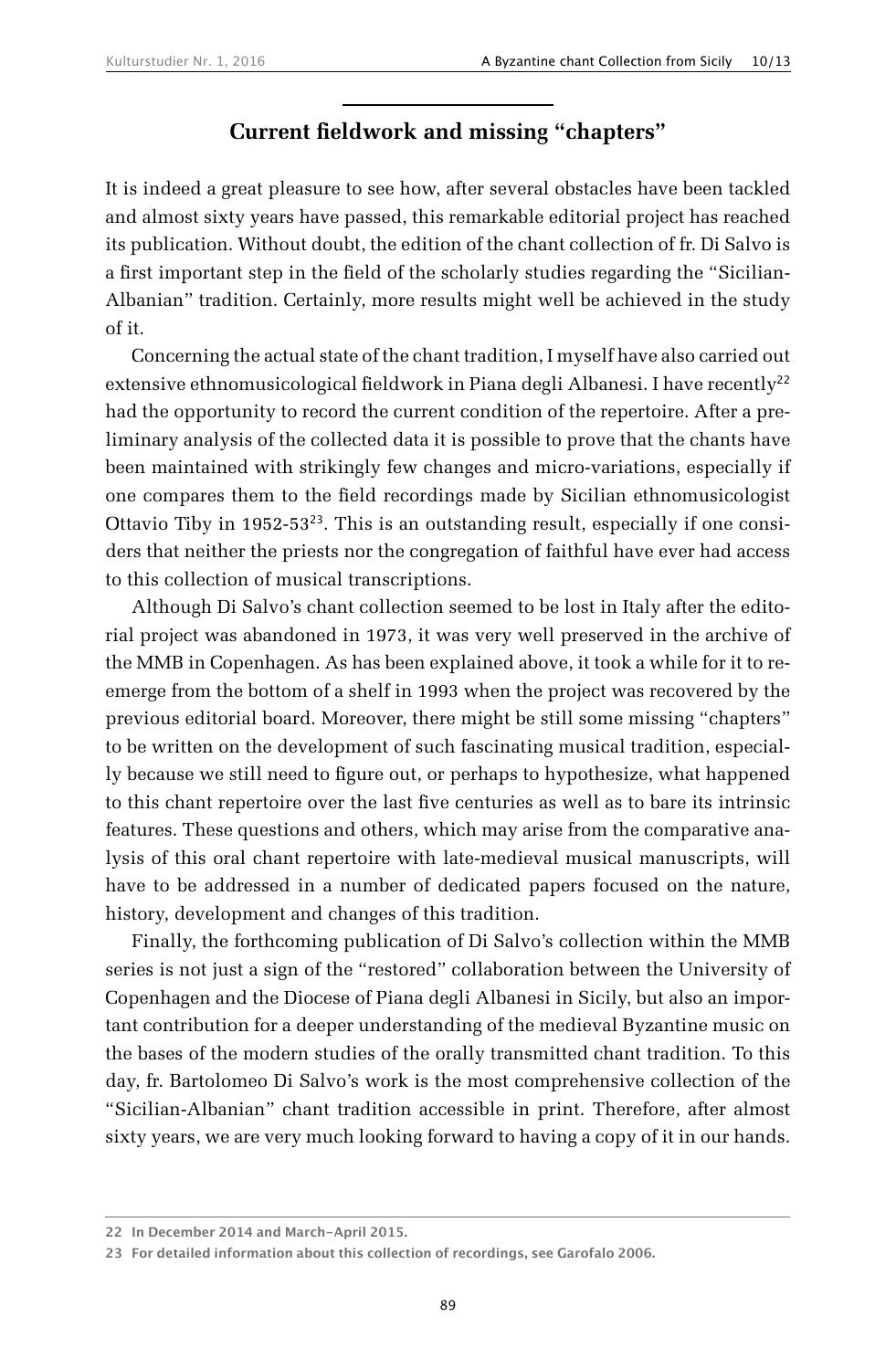## **Bibliography**

Di Salvo, Bartolomeo

**1952** – "La tradizione musicale bizantina delle colonie italo-albanesi di Sicilia e quella manoscritta dei codici antichi", in *Bollettino della Badia Greca di Grottaferrata*, N. S., VI: p. 3-26 (with musical examples), Grottaferrata. **1959** – "Alcune tradizioni musicali liturgiche orientali e la tradizione scritta dei codici bizantini medioevali", in *Atti del Congresso internazionale di musiche popolari mediterranee e dei bibliotecari musicali* (Palermo, 1954), Palermo, p. 229-235.

Falsone, Francesco

**1936** – *I canti ecclesiastici greco-siculi*, Cedam, Padova, pp. 342 (with musical examples).

Ferrara, Sotìr (Salvatore)

**1985** – "La musica bizantina nella tradizione popolare delle comunità italoalbanesi", in *Atti della Giornata Culturale sul tema "P. Lorenzo Tardo e la musica bizantina"* (25 Agosto 1985), Associazione culturale «Nicolò Chetta», Contessa Entellina (Pa), pp. 22-33.

Gaïsser, Hugues-Athanase

**1905** – "I canti ecclesiastici italo-greci", in *Atti del Congresso Internazionale di Scienze Storiche*, Roma, 1-9 aprile 1903, VIII: pp. 107-123 (con esempi musicali); pubblicato anche in «Rassegna Gregoriana», IV, fasc. 9-10, Roma.

Garofalo, Girolamo

**2001** – *Canti bizantini di Mezzojuso*, vol. 1 ('I manoscritti di Papàs Lorenzo Perniciaro'), ed. Girolamo Garofalo, Palermo: Regione Siciliana, Assessorato ai Beni culturali 2001.

**2006 a** – "I canti bizantini degli arbëreshë di Sicilia. Le registrazioni di Ottavio Tiby (Piana degli Albanesi 1952-'53) e l'odierna tradizione"*,* in *EM2: Musica e Religione*, II/2: 11-65, Rivista degli Archivi di Etnomusicologia dell'Accademia Nazionale di Santa Cecilia, Squilibri editore, Roma.

**2006 b** – "Father Bartolomeo Di Salvo and his transcription of the Byzantine chants among the Albanians in Sicily", in *The current state of Byzantine musical studies after 75 years of Monumenta Musicae Byzantinae. Copenhagen, 16-17 giugno 2006*, Grottaferrata (RM): *Bollettino della Badia Greca di Grottaferrata* (vol. 3), Acts of the International Conference "Monumenta Musicae Byzantinae 75th anniversary", held at the Carlsberg Academy, pp. 93-116. Garofalo, Girolamo – Troelsgård, Christian

**2016** – *Chants of the Byzantine Rite: The Italo-Albanian Tradition in Sicily* (*Canti Ecclesiastici della Tradizione Italo-Albanese in Sicilia),* edited by G. Garofalo & C. Troelsgård with assistance of G. Sanfratello, MMB, Subsidia V.1, Copenhagen, Forthcoming 2016.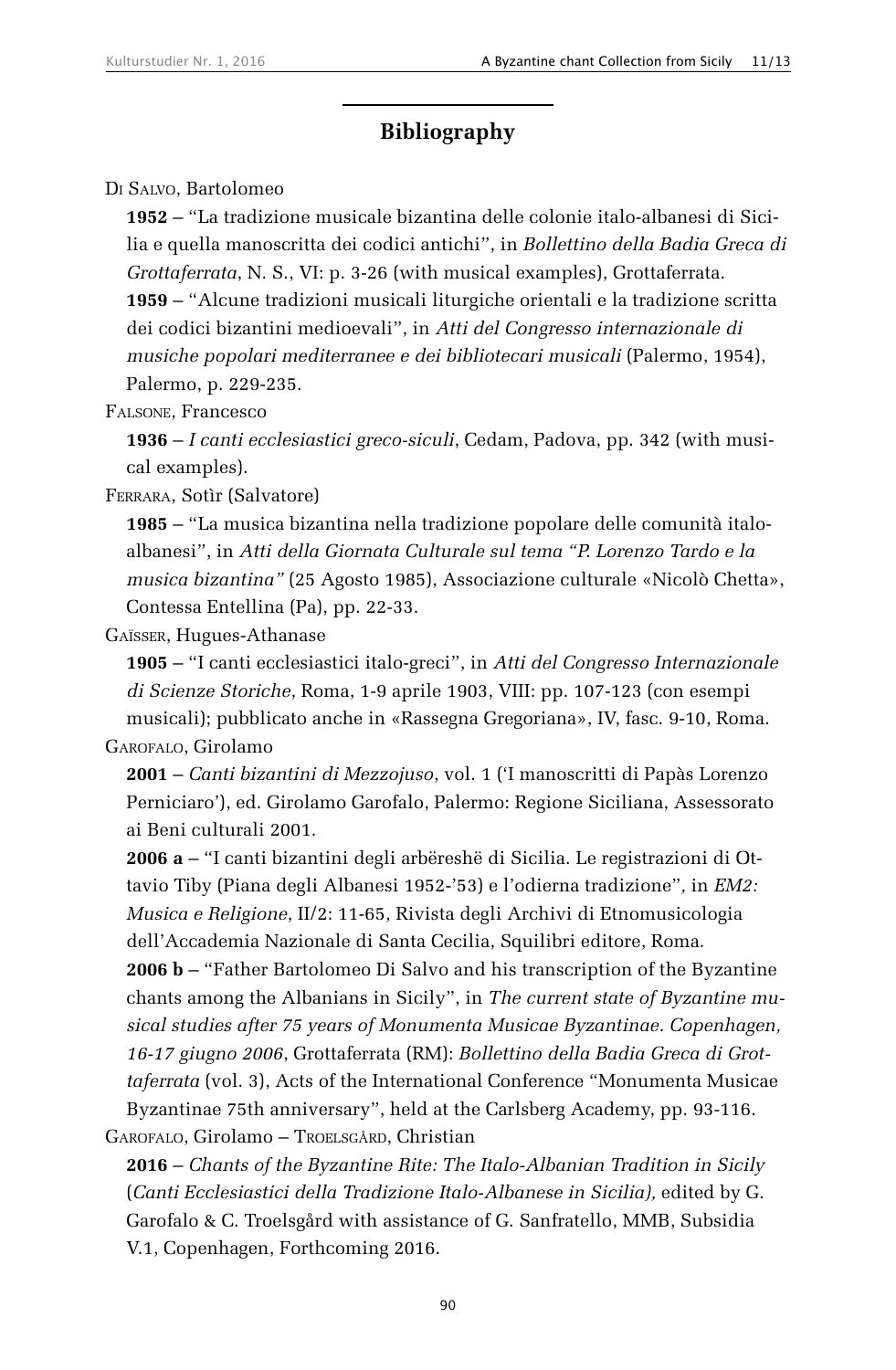JEFFERY, Peter

**1992** – *Re-Envisioning Past Musical Cultures: Ethnomusicology in the Study of Gregorian Chant*. Chicago: University of Chicago Press.

Kellner, Heidrun

**1972** – *Die albanische Minderheit in Sizilien: eine ethnosoziologische Untersuchung der Siculo-Albaner, dargestellt anhand historischer und volkskundlicher Quellen sowie eigener Beobachtung in Piana degli Albanesi*, Wiesbaden: Otto Harassowitz 1972 (Albanische Forschungen, 10).

LIND, Tore Tvarnø

**2012** – *The Past Is Always Present. The Revival of the Byzantine Musical Tradition at Mount Athos,* Europea: Ethnomusicologies and Modernities Series, No. 13, The Scarecrow Press, Lanham.

MELE, Giampaolo – SASSU, Pietro (edited by)

**1993** – *Liturgia e paraliturgia nella tradizione orale*, Universitas, Cagliari. Pecoraro, Giovanni

**1986** – "Melurgia bizantina dei Siculo-Albanesi", in *Oriente Cristiano*, XXVI, 4: pp. 51-57 (with musical examples), Palermo.

Sanfratello, Giuseppe

*in press* – "Creative performance in the liturgy: a formulaic melodic language in the Sicilian-Albanian chant tradition", in *Creating Liturgically: Hymnography and Music*, proceedings of the Sixth International Conference on Orthodox Church Music, University of Eastern Finland, Joensuu, Finland, 7-13 June 2015, edited by Ivan Moody and Maria Takala-Roszczenko.

SCIAMBRA, Matteo

**1965** – "Caratteristiche strutturali dei canti liturgici della tradizione degli Albanesi di Sicilia", in *Rivista di Studi Bizantini e Neoellenici*, N. S., 2-3: p. 309-320 (with musical examples).

TARDO, Lorenzo

**1938** – *L'antica melurgia bizantina nella interpretazione della scuola monastica di Grottaferrata*, Scuola Tipografica Italo Orientale "S. Nilo", Grottaferrata (Roma), with musical examples.

Tiby, Ottavio

**1938** – *La musica bizantina. Teoria e Storia*, Fratelli Bocca Editori, Milano. ΔρατογΜΗΣ, Μάρκος

2000 – *Η Μουσική Παράδοση της Ζακυνθινής Εκκλησίας, Οι Φίλοι του* "*Μουσείου Σολωμού και Επιφανών Ζακυνθίων*", Athens.